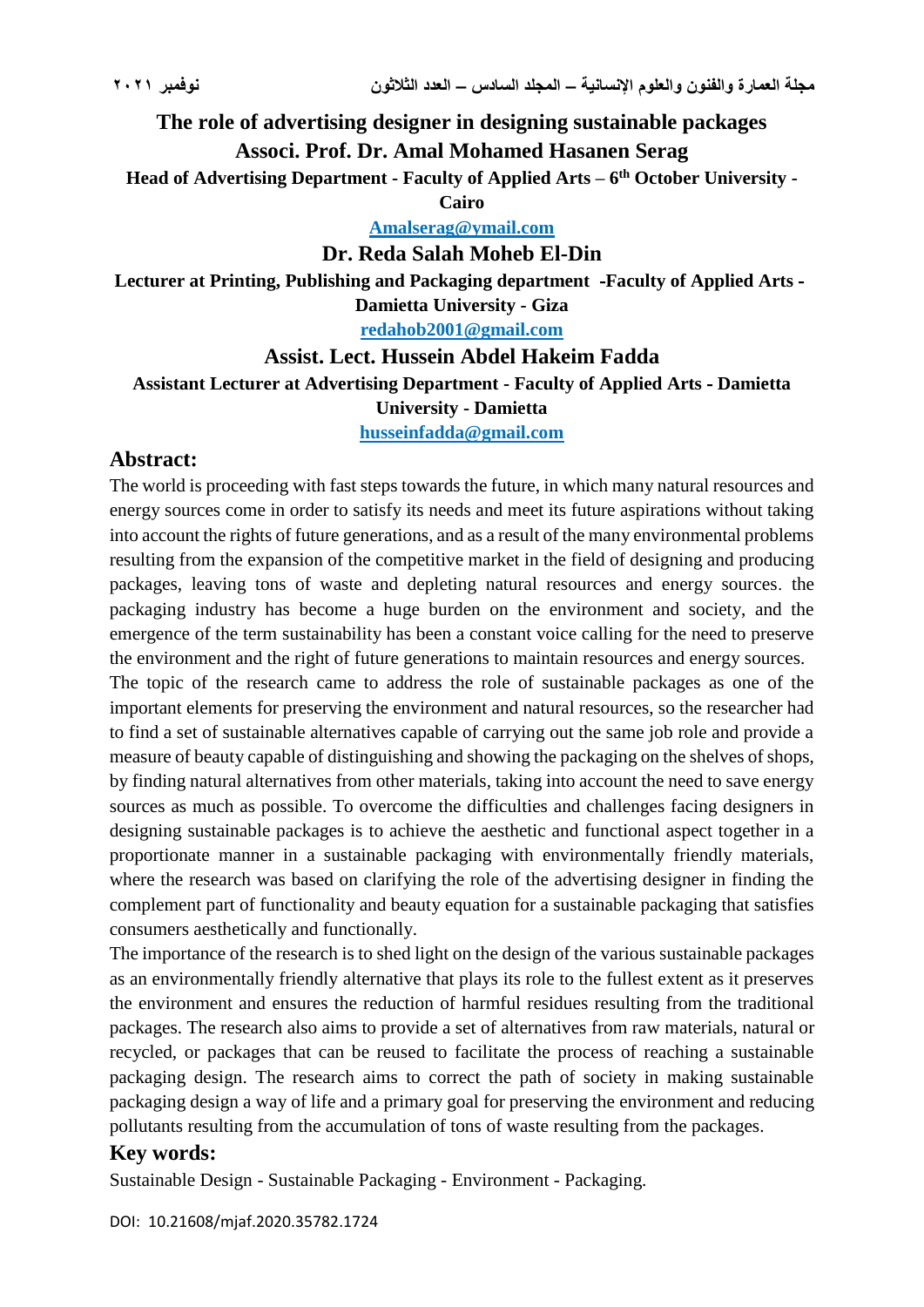## **Introduction:**

Packaging represents the main drive for consumer feelings, as it is the first thing that attracts attention and raises interest and drives instincts and motives towards the products, it is the distinctive appearance of the brand, as soon as the consumer picks up the package from among the competitors from one of the shelves, the process of feeling and enjoying all its details begins. The silent seller who urges the consumer to generate positive responses and reactions to the initiative to acquire the product.

Packaging is an area that has no limits in which materials are numerous with design elements and different methods of formation, allowing the designer to have many options to reach the design of the packaging to different and innovative solutions that are compatible with the nature of the product and the appearance of the brand.

Sustainable design comes on top of these design trends, and sustainable packaging design is intended to design packages that provide environmental, social and economic benefits while protecting public health and the environment throughout its life cycle, from raw material extraction to final disposal, as the designer has the ability to find effective solutions to reduce the environmental impact for packages as he/she is responsible for design decisions and these decisions are the ones that set solutions for choosing materials and how much energy is used to produce them, and is it easy to recycle or dispose of it without harming the environment, so the goal of an environmentally aware designer is to use the least resources to get the maximum possible value for the package while reducing energy and reduce pollution produced during manufacturing and during the life of the consumer package.

#### **Packaging between concept and design:**

The design of the packages includes a set of printed messages that perform different and important tasks, and they also play vital roles towards the product, such as protecting its contents from damage, temperature change, and others, as the packages have become one of the most important aspects of brands, as they gain the protection crisis and put it within the perimeter of sales and competitiveness and make it the silent marketing tool and primary consumer attraction.

When designing packages of different shapes and types, you find that each product imposes on the designer a set of basic elements in the design, such as writings, pictures, drawings, etc. The individual product, but it takes into account the joint visual display between a group of diverse products on the shelves to make the packaging competitive and secure the required sales percentage in front of competitors.

## **The functional role of the packages**

When the packaging achieves the desired function of it, the packaging becomes an integral part of the product, and this package may add emotional advantages or unexpected benefits that push the consumer to acquire it, then the line between the product and the package begins to disappear, and the packaging plays the role of the hero as an effective selling tool and enables the consumer to make a purchase decision. For the packaging from other competitive packages without making comparisons on the basis of the product's quality and the extent of its ability to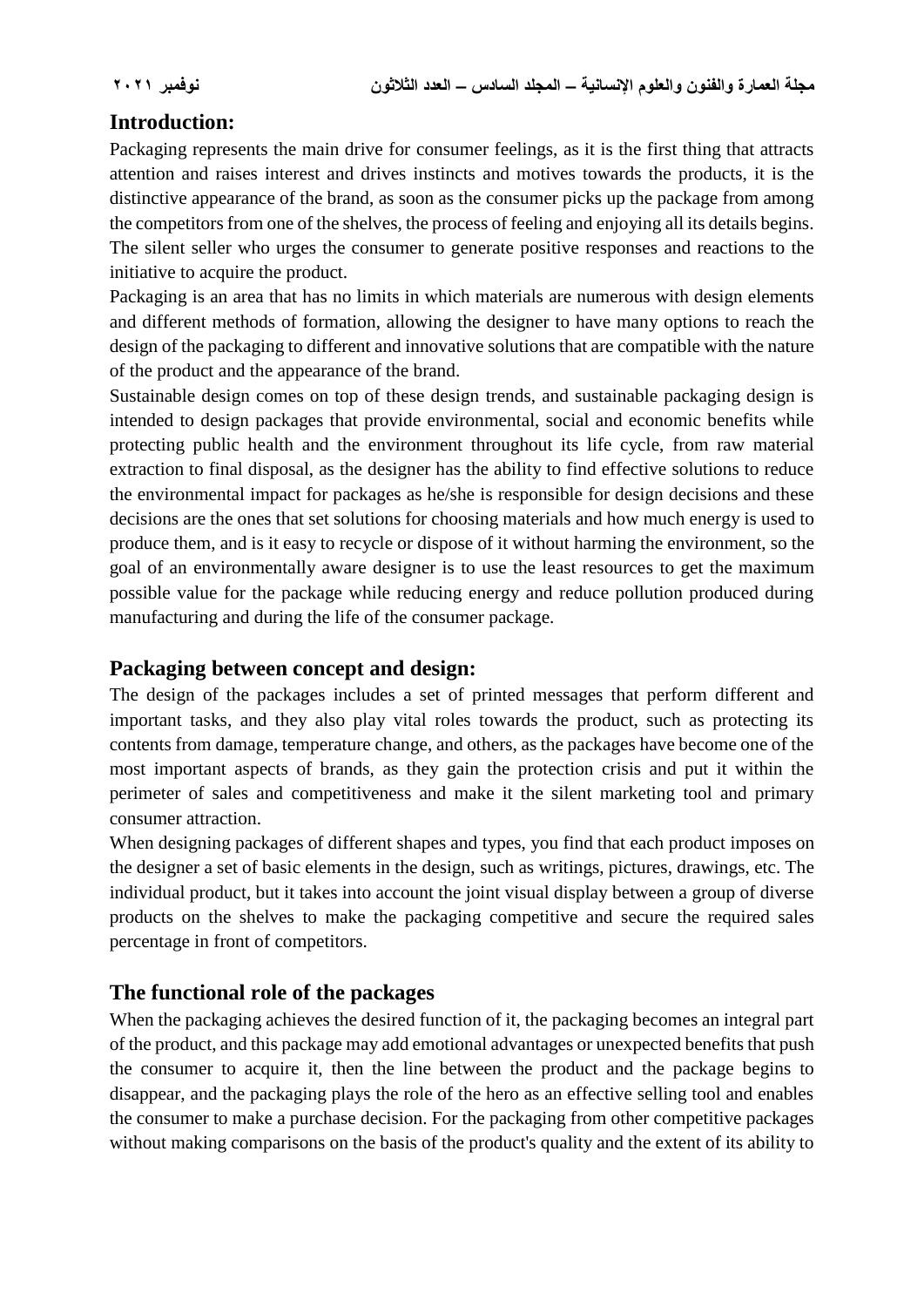satisfy the needs of the consumer, and the basic functions that the designer must provide when designing the package to perform its functional role can be summarized in the next:

- 1. Represents the identity of the product.
- 2. Labels contain a lot of data and information.
- 3. Facilitating the purchasing comparison process.
- 4. Effective advertising and sales tool and unique branding.
- 5. Relevance to the nature of the target group.

## **The role of ergonomics in enhancing the functional aspect of the packages**

The science of ergonomics arose as a result of many design and production problems that appeared in the systems of design and production of packages where specialists in ergonomics in the modern era played an effective role in improving and developing packages and other products that consumers use in various fields of work and life.

## **The goals of ergonomics in packaging design:**

1. Improving effectiveness and efficiency to increase both suitability for use and productivity.

2. Providing safety and increasing the comfort and satisfaction of the user of the packaging to achieve a better life.

3. Anthropometric compatibility between the dimensions of the human body and the package.

4. Achieve comfort and safety when using the product by applying physiological and biomechanical standards as well as perceptual ergonomics standards.

5. Achieve the use efficiency in terms of the suitability of the task or the package for the purpose for which it was designed.

6. Giving the designer the ability to design a standard package or system that meets the ergonomic standards as well as the market requirements.

7. Achieving a common and rapid understanding of the user when using different types of packaging.

## **Packaging design**

The designer must analyze, interpret and formulate the final shape of the package while being fully aware of the scientific and technological developments related to the field of packaging and other fields. We find the designer is interfering and innovating, and revealing new systems and relationships, as he integrates with his material until he reaches his formal formulation in the form of a set of ideas, signs, symbols, pictures and writings.

Where the designer deals with ideas, concepts, texts and images and presents them in a homogeneous visual form through printing, electronic means, or any other means the designer deems appropriate, and the design works to impose a system and structure for the content in order to facilitate and simplify the stages of communication. The designer achieves his goal by consciously manipulating the elements used in packaging design.

## **Package design stages**

- 1. Brave stage or design brief.
- 2. The stage of gathering information about the package.
- 3. The information analysis stage.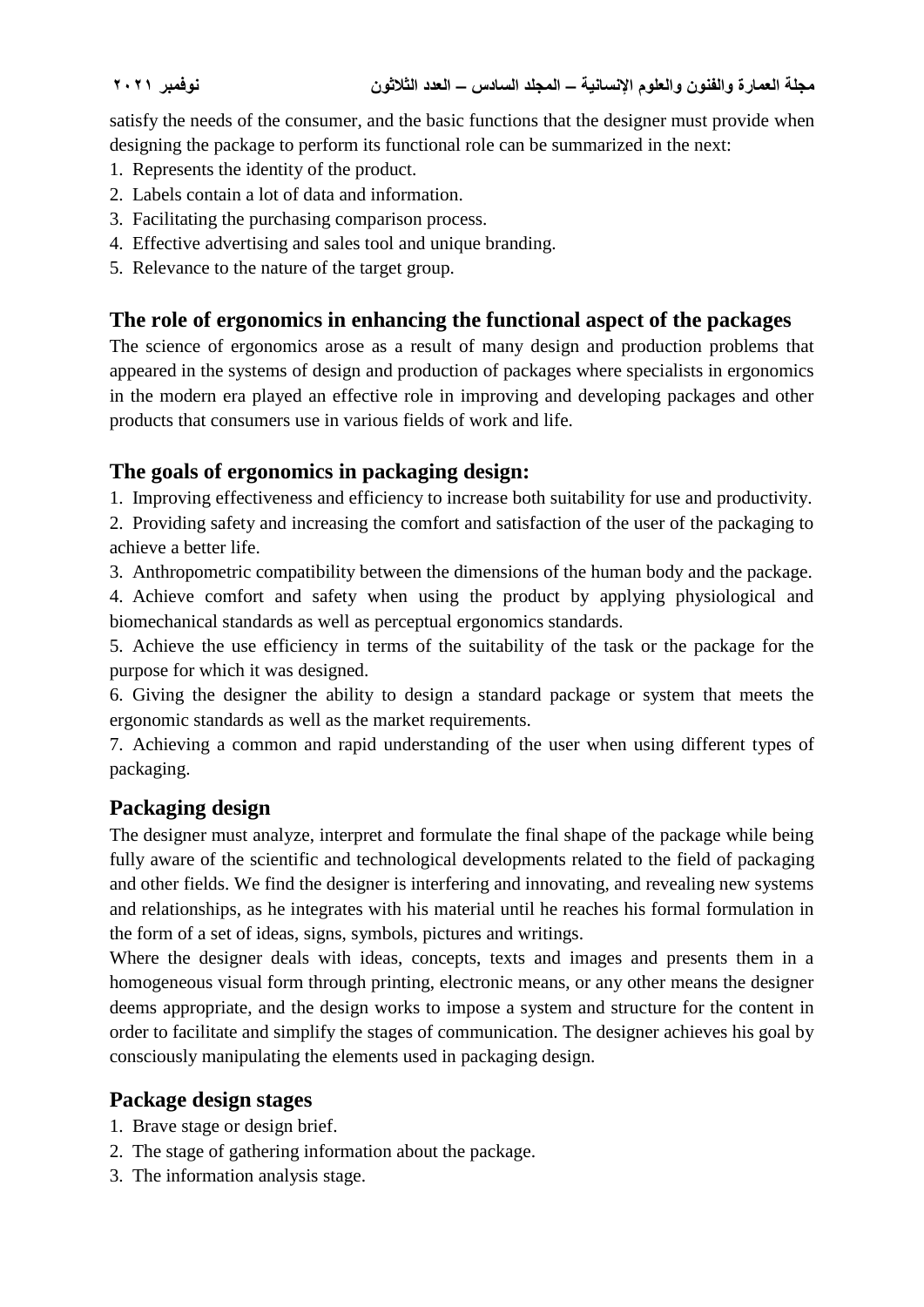- 4. Synthesis stage and prototypes of the package.
- 5. Large prototypes of the package.
- 6. The stage of evaluation of the final solution.

### **Sustainable packaging**

It is clear that the impact of packaging design is causing a lot of damage to the environment as the third largest consumer of fossil fuels in the world is the pulp and paper industry. It is also one of the largest contributors to the production of air and water pollutants, and the second largest consumer of black carbon - the substance that is derived from incomplete combustion of oil – the printing ink and toner powder, and it is not the only materials used in the manufacture of packaging that have a negative impact on the environment, but there is a lot of damage on the environment caused by other raw materials.

### **Sustainability**

It is derived from the word sustainability, i.e. support, or persistence. It is worth noting that permanence or continuity refers to extension and links between generations, meaning that it means that the current generation must leave for future generations an adequate stock of natural resources and an environment that is not destructive and non-polluting in order for these generations to have a chance for continuation.

### **Sustainability dimensions**

- The economic dimension.
- The technological dimension.
- The social dimension.
- The environmental dimension.

## **Sustainable packaging**

Sustainable packaging can be defined in the following points:

- It is safe and healthy mobilization for both individuals and communities throughout its entire life cycle.
- Meets market standards in performance and cost.
- It is a productive activity that uses renewable energy, starting from its source, manufacturing and transportation, until it arrives for recycling.
- Improved use of raw materials, whether their source is renewable or recycled, provided that they are recyclable.
- Manufactured using clean production technologies.

## **Sustainable packaging design**

Packaging design is often seen as just a collection of graphics that adorn the printed surface. Its physical impacts are neglected even though it could be responsible for forest decimation to produce enclosures. The alternative is to design packaging that uses environmentally friendly materials and production techniques aimed at minimizing its environmental impact. It is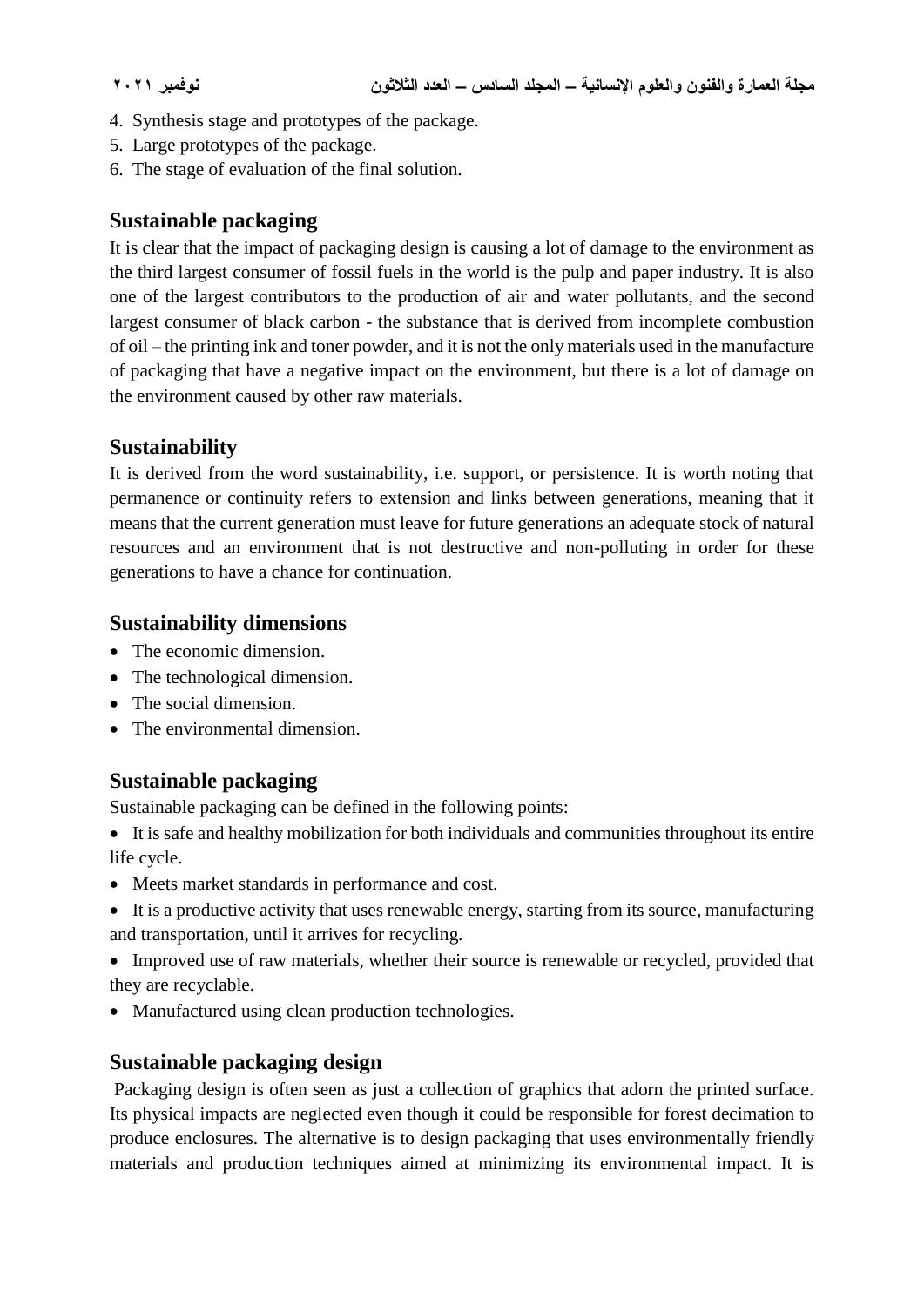imperative to think about the design process and the life cycle of the packaging, by getting to know its life cycle from its production to disposal, and its purpose is to know the fate of the packaging after its consumption.

Where we can explain what the designer can do in terms of processes and practices to reach the design of a sustainable package:

- Reducing the amount of materials needed to produce packages.
- Using recycled paper and materials made from post-consumer waste or using environmentally friendly materials.
- Printing with inks with low volatile organic compounds, such as using soy inks, to reduce the use of petroleum-based inks.
- Using production methods that reduce transportation operations.
- The possibility of replacing some parts of the package with a digital design, instead of printed.
- Ensure that the final product is degradable or recyclable.

 Minimize printing additives, such as UV rays as coating, that may interfere with paper recycling.

## **Some considerations to take when designing sustainable packaging**

1. Use the resources more wisely, so we use both sides of the paper whenever possible.

- 2. Limiting the use of inks and their coverage of the printed surface.
- 3. Choose materials carefully with the function in mind.
- 4. Combine separate functions in one piece.
- 5. Expanding the function by finding more than one use for the packaging and its parts.

6. Extending the consumption life of resources by designing a piece for reuse (such as refillable milk containers) or employing an innovative idea in a new job.

7. Avoid excessive decoration that does not perform a function or addition. Also excessive use of printing applications (foil stamping, varnishes, embossing, laminating, die cut), it has to be limited to promoting a good idea or increasing design effectiveness.

8. The designer should avoid any exaggeration that could consume energy and additional resources or create problems in recycling operations.

# **A strategy to follow when designing a sustainable packaging**

|                | Analyze user behaviors and expectations (how do they think? What do they    |
|----------------|-----------------------------------------------------------------------------|
| <b>Rethink</b> | need and want?) To receive choices about the product and package lifecycle  |
|                | and use this research as a pathway or approach for designers.               |
|                | By looking at packaging manufacturing, logistics, retailing, and user       |
| Re-engineer    | constraints, we find that they include both engineering and marketing areas |
|                | before design.                                                              |
|                | Improving packaging levels by reducing raw materials and searching for      |
| <b>Remove</b>  | disposal and reuse methods to achieve: manufacturing, logistics, retail and |
|                | user expectations without losing their main functions (which often have     |
|                | multiple uses).                                                             |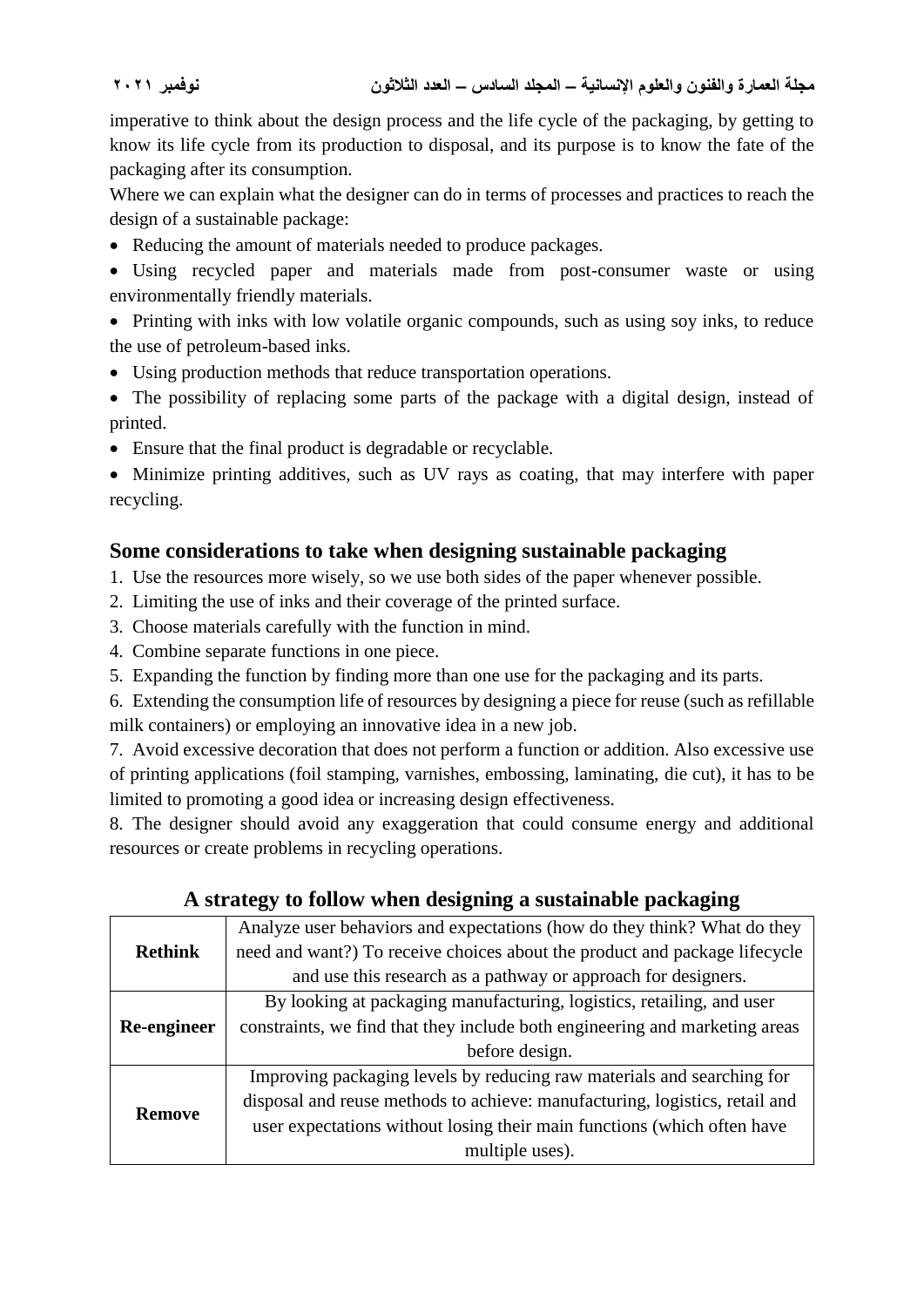| <b>Reduce</b> | Work to reduce the raw materials of packaging materials without affecting<br>the performance of the product during the stages: production, transportation,<br>distribution and use. |
|---------------|-------------------------------------------------------------------------------------------------------------------------------------------------------------------------------------|
| Recycle       | Taking into account the life cycle of the packaging to improve how the<br>materials used are reintroduced at the end of the cycle and can be recycled.                              |

#### **References:**

• Muhmad, Usama Yusif Muhamad "Aeitibarat altasmim alsinaeii lihimayat albiyat min altalawuth watatbiqiha fi ahda almuntajat almunzliati" risalat majstir - kuliyat alfunun altatbiqiat - jamieat hulwan – 2002

• Alfuratiu , Muhamad Eatiata. "Altaghlif wa'atharah ealaa almujtamae walbiyati" dar alfikr alearabii - alqahrt 1999.

• Eatris , Fatin Faruq Ahmad. "Aldur altafaeli lilmutlaqii fi tasmim 'iistratijiat aleallamat altijariata" - bahath manshur - alkuliyat aldawliat alththaniat lilfunun altatbiqiat - jamieat dimiat  $-2010.$ 

• Alfuar dr. Muhamad Jamal. "Msarid almustalahat al'iielamiat" dar 'usamat lilnashr waltawzie - 2014.

• Shawqi , dr. Aismaeyl. "Fan Wa tasmima" muwalif alnaashr- altibeat alrrabieat - 2007.

• Eisaa dr. Iihab. Waeamir dr. Tariq "Altanmiat albashariat walmustadamati" almuasasat alearabiat lileulum walthaqafat - 2017.

• Atrush , Bilad Faris. "Athar alaietibarat albiyiyat ealaa siasat altaebiat waltaghlif (draasat halat mueaqadat mueaqdata)" risalat majstir - jamieat earab bin mahdi - 'um albawaqi - 2009.

•Abu Almjd , Abd Alnabi. "Alarjunumakis Alhadith - 'iirshadat lileawamil albashariat fi altasmima" - alqahrt , altibeat al'uwlaa ،2011.

• Ahmad Eisam Eawdatu. Wahinfiun , Iihab Mahmud. "Tsamim altafaeul bayn almuntaj walmustakhdam fi 'iitar thaqafat alaistiemaliati" , majalat aleulum walfunun , almujlid alththalith waleishrun , aleadad alrrabie 2011.

• Hasan , Hasan Ridwan Muhmid. " Bayanat al'arjunumkis almieyariat fi majal altasmim alsinaeii " risalat majstyr , kuliyat alfunun altatbiqiat , jamieat hilwan , 2001.

Ambruz , Jafin. Haris , Bawl. "Asasiat altasmim aljarafiki" jabal eamman - 2015.

- Husayn. dr.Samir Muhmid, "Al'iielan" ealam alkutub altabeat alththalithat alqahrt 1984
- Kindirsliun , Durlynj. "Altaswiq Alnajh" maktabat lubnan nashirun 2004.

• Barnamaj Al'umam Almutahidat lilbiyat , Tawaqueat Albiyat lilmintaqat alearabia "albiyat min ajl altanmiat warafahiat al'iinsan" , 2010

• Mahmud , Shayama Mahmud Muhmd. "Altasmim albiyiyi likhamat altaghlif alblastikiat almutahalilat wifqaan lilhindasat albiyiyati" risalat dukturah - kuliyat alfunun altatbiqiat jamieat hulwan - 2012.

• Ghriba, a.dr.Mahmd. w Hilmi, dr.Wjdi."Al'iielam Waltanmiat almustadamuh" - aldaar almisriat allubnaniat - 2018.

• Eisaa dr.Iihab. Wa Amir dr. Tarq. "Altanmiat albashariat waltanmiat almustadamata" almuasasat alearabiat lileulum walthaqafat - 2017

• Dib , Zbyda. "Altakhtit min ajl liltanmiat almstdam" , majalat jamieat dimashq lileulum alhandasiat - almujalad 25 , aleadad al'awal , 2009.